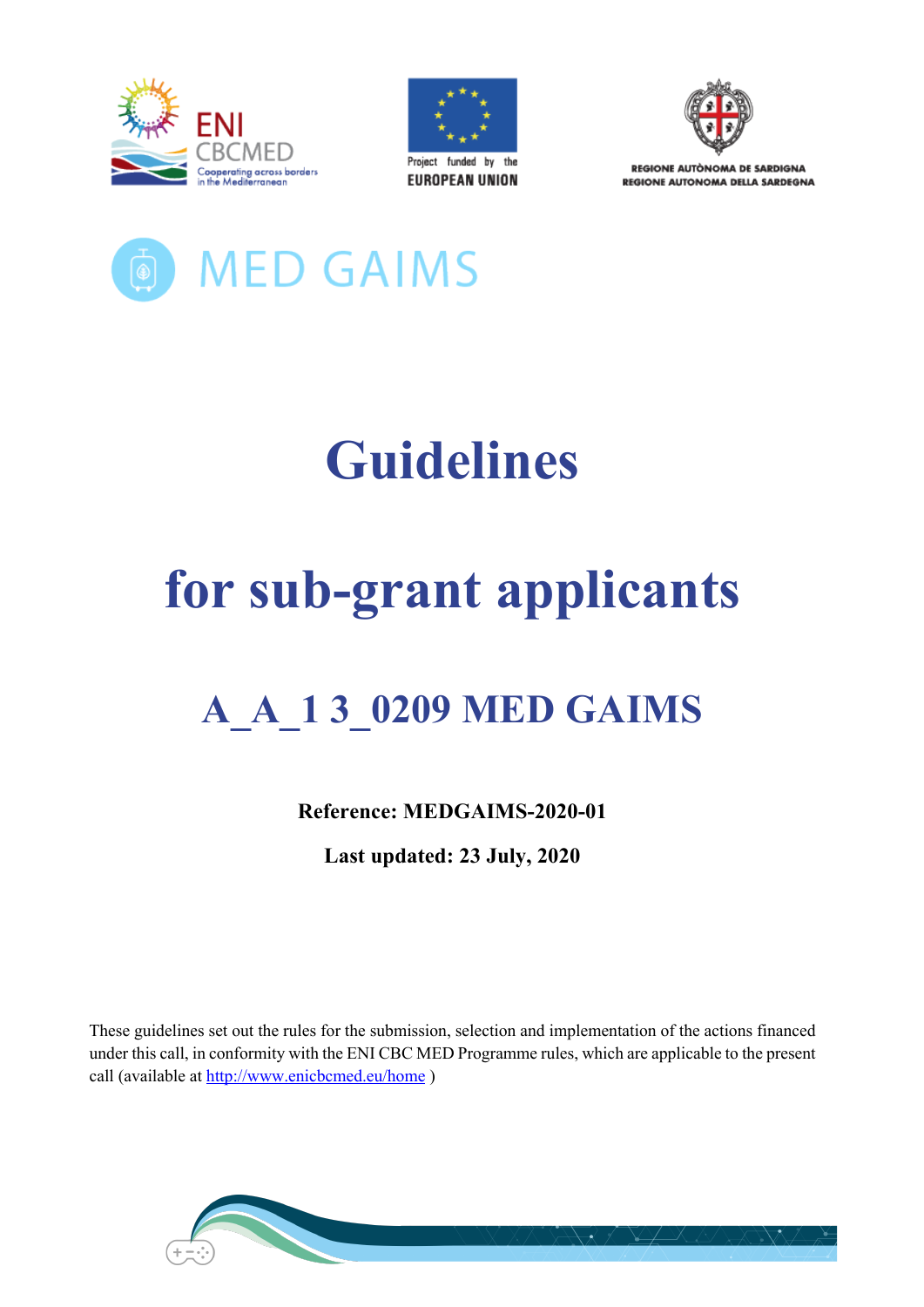





## **1.1. BACKGROUND**

The MED GAIMS project is a 3-year project financed by the European Union's ENI CBC Med Programme, implemented from September 2019 to August 2022, in Lebanon, Jordan, Spain and Italy by a consortium of 7 organizations.

The MED GAIMS project develops games. Not just for fun, but with precise aims to revolutionize the tourist site experience by gamifying it with both physical and virtual applications, thus increasing tourism flows to the destinations, and creating jobs and start-ups for game entrepreneurs. The project uses gamification: applying game design to create experiences for tourists. Offering such experiences can give a necessary competitive edge to the attractiveness of less known sites.

The most important challenge that Mediterranean tourism has to face is improving its competitiveness and adapting to new demand. An important part of the new demand is experiential tourism: today's tourists, across all segments and niches, don't wish to just observe places, they wish to experience and interact with them. This experiential tourism trend is common to all involved territories, spans all tourism niches and segments and is very relevant to off-season travelers (who often choose this time not only to lower costs but to avoid crowds and increase chances for authentic interactions with locals).

Thus, the main objective of MED GAIMS is to match the demand for experiential tourism and, by tapping into the business potential of gamification, developing game design and entrepreneurship skills of local game entrepreneurs to support endogenous growth.

The MED GAIMS project launches a **competition to offer 20 sub-grants (5 per partner country) for game development at selected tourism sites**.

## **1.2. OBJECTIVES OF THE CALL FOR SUB-GRANTS**

The **overall objective** of this call for proposals is to increase the overall quality of the MED GAIMS project, by attracting and supporting the development of creative and original ideas for games and gamified experiences at tourism sites, supplementing the games being developed simultaneously by MED GAIMS project partners themselves (including the contracting bodies), in order to best demonstrate the potential of gamification for strategically influencing tourism flows to and within tourist destinations.

All proposed projects must therefore contribute to the following general objectives:

- Increase the attractiveness of the chosen tourism destination and site
- Increase the diversification of the tourism offer at the chosen tourism destination and site, through the promotion of local and territorial assets, especially in the off-season periods
- Encourage a longer duration of stay of the visitor in the destination

MED GAIMS aims to encourage the creative freedom of game designers to propose a variation of innovative, original and creative ideas, under a broad thematic umbrella. The broad theme for all games is Discovery, as all games shall contribute to helping visitors discover and experience the site beyond simple observation of the site. The Creative Space – the parameters and conditions that delimit this freedom and types of games that may be considered eligible for grant - is detailed in the country annexes (see Appendix H).

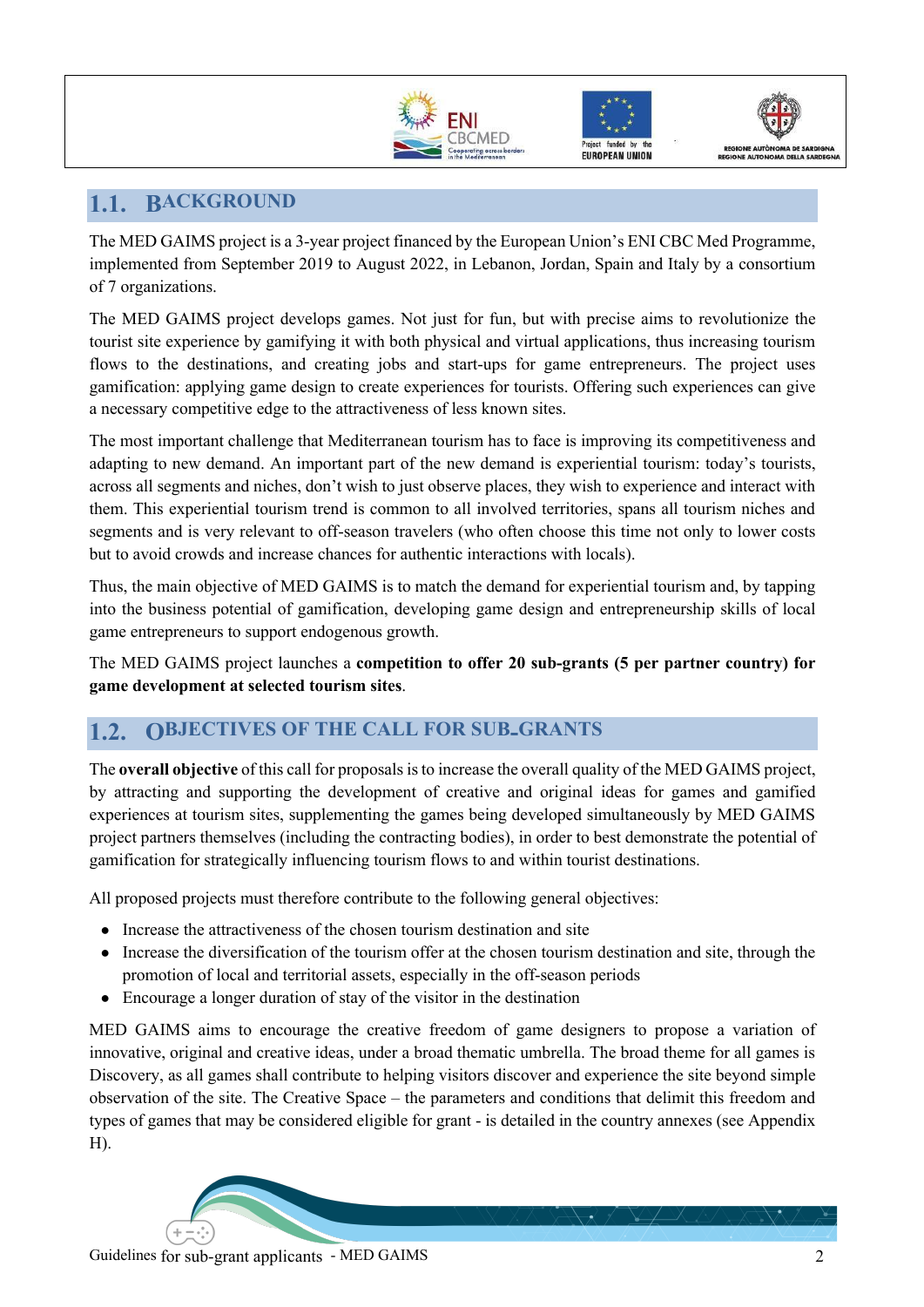





## **1.3. TARGET GROUPS**

The primary target group for the games are broadly categorized as non-traditional tourists, in particular off-Summer season, and not primarily focused on Sun/Sea tourism. More specific target groups and demographics that fall within this category may be addressed by applicants.

## **1.4. FINANCIAL ALLOCATION**

The overall amount made available under this call for proposals is EUR 240,000 (EUR 60,000 per participating country). The contracting body responsible for the Call for Proposals reserves the right not to award all available funds.

The MED GAIMS competition will award grants to a minimum of 20 games, at least 5 in each participating country (Italy, Jordan, Lebanon and Spain).

#### Size of grants:

Any grant for digital games requested under this call for proposals must not exceed a maximum amount of EUR 15,000. Any grant for analog games requested under this call for proposals must not exceed a maximum amount of EUR 10,000.

It is expected that for each country 2 digital games will be awarded, and 3 analog games.

The sub-grant shall be calculated on the basis of simplified costs. Simplified costs for the sub-grants financed by this call shall be output-based and shall cover human resources costs. They must be estimated on the basis of the required number of days needed for game development and daily rates as specified in the grant budget to be attached to the application form. Beyond the grant, applications can include requests for deployment equipment not exceeding EUR 5,000. If approved, the equipment will be purchased by the contracting body and given to the Applicant on a loan-basis.

#### Justification for simplified costs:

The `simplified costs' format has been adopted for sub-granting for the following reasons:

- 1) Funds allocated to each sub-grant will be spent **exclusively** on human resources, the totality of which we have estimated to not exceed EUR 10,000 for analog games and EUR 15,000 for digital games.
- 2) To support the applicants, we have allocated separate funds for the purchase of equipment that applicants would need to implement their projects. Equipment will be purchased by the contracting body in each country and handed over to the sub-grantees on a loan basis (free of charge). Equipment costs cannot exceed EUR 5,000 for each project.
- 3) Sub-grantees will be paid according to a pre-set schedule of deliverables (**output-based)**− **See Table 1 in Section 1.6.1**− in which payments will be disbursed according to project outputs, evaluated by a committee of experts.
- 4) Using simplified costs, the contracting bodies can be more focused on desired outputs rather than collecting and verifying financial documents.
- 5) Given the nature of the work, a simplified format can reduce the administrative burden on the contracting bodies as well as on the JTS.

## **1.5. ELIGIBILITY CRITERIA**

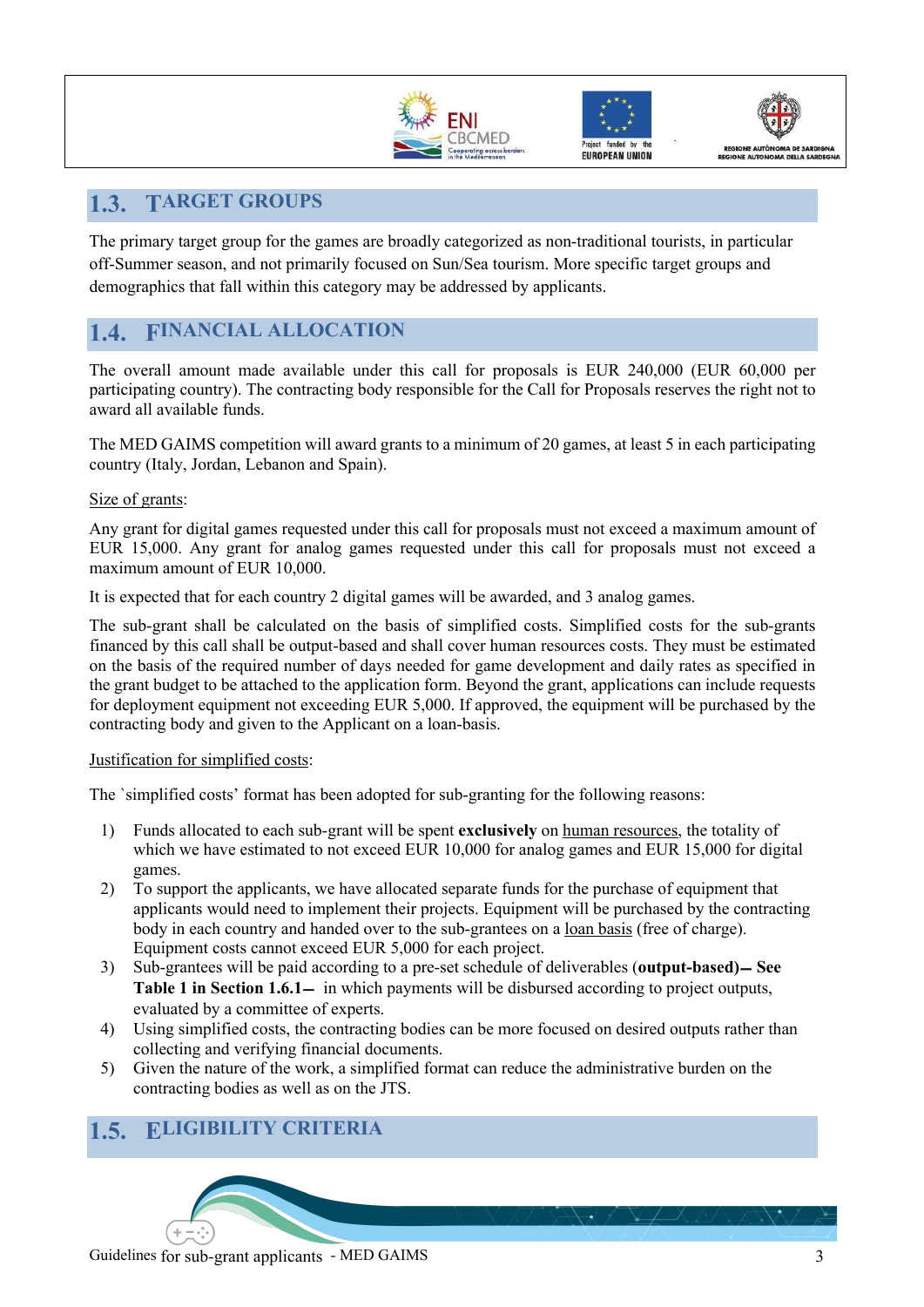





These guidelines set out the rules for the submission, selection and implementation of the actions financed under this call, in conformity with the programme rules of the ENI CBC Med, which is applicable to the present call (available on the internet at this address http://www.enicbcmed.eu/new-handbookmanagement-sub-grants?fbclid=IwAR1iidNjZuwj91TwseVBpa0N8aMI-QNM7C3lMsPbVmHjMxuzkW84QCg6b5c).

There are three sets of eligibility criteria, relating to:

- (1) the actors:
	- The **'lead applicant'**, i.e. the entity submitting the application form (1.5.1),
	- if any, its **co-applicant(s)** (where it is not specified otherwise the lead applicant and its coapplicant(s) are hereinafter jointly referred to as **'applicant(s)'**) (1.5.1),
- (2) the activities:
	- Type of activities for which the sub-grant may be awarded  $(1.5.2)$ ;
- (3) the costs:
	- Forms of financing and types of cost that may be considered in setting the amount of the subgrant (1.5.3).

#### 1.5.1. Eligibility of applicants (i.e. lead applicant and co-applicant(s))

#### **Lead Applicant**

- (1) In order to be eligible for a grant, the Lead Applicant must:
	- be a legal person or a natural person **and**
	- be established in a country that adheres to the ENI programme (http://www.enicbcmed.eu/about-us/cooperation-area ) **and**
	- $\bullet$  be directly responsible for the preparation and management of the action with the coapplicant(s), not acting as an intermediary
- (2) Applicants may not be recipients of State Aid through other grants or financing from national governments or the European Union in excess of 200.000 euro over a period of three years.
- (3) Lead applicants, co-applicants, and, in case of legal entities, persons who have powers of representation, decision-making or control over the lead applicant, the co-applicants and the affiliated entities are informed that, should they be in one of the situations of early detection or exclusion according to article 52.2.vi of the ENI CBC Implementing Rules<sup>1</sup>, personal details (name, given name if natural person, address, legal form and name and given name of the persons with powers of representation, decision-making or control, if legal person) may be registered in the early detection and exclusion system, and communicated to the persons and entities concerned in relation to the award or the execution of a grant contract.

In the declaration included in the sub-grant application form, the lead applicant must declare that s/he and the co-applicant(s) are not in any of these situations.

1 EC Regulation 897/2014.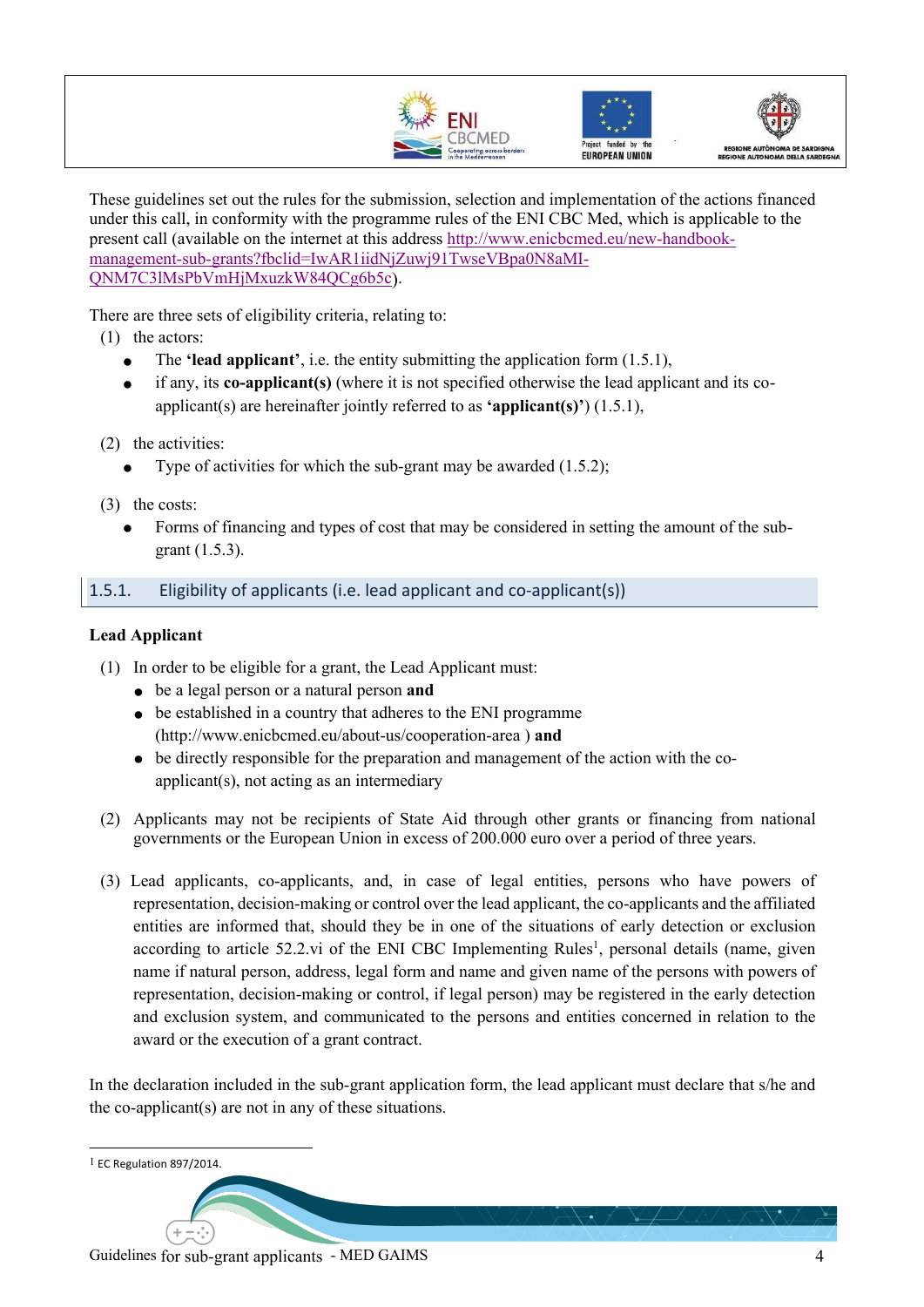





The lead applicant may act individually or with co-applicant(s).

If awarded the sub-grant contract, the lead applicant will become the sub-grantee, who is the main interlocutor of the project beneficiary/partner awarding the sub-grant. It may represent and act on behalf of any other co- sub-grantee (if any) and coordinates the design and implementation of the action.

#### **Co-applicant(s)**

- (1) Co-applicants participate in designing and implementing the action, and the costs they incur are eligible in the same way as those incurred by the lead applicant.
- (2) Co-applicants must satisfy the eligibility criteria as applicable to the lead applicant himself.
- (3) Co-applicants must sign the mandate in the grant application form.
- (4) If awarded the sub-grant contract, the co-applicant(s) (if any) will become co-subgrantee(s) in the action (together with the sub-grantee).

#### 1.5.2. Eligible actions: actions for which an application may be made

#### Definition

An action is composed of a set of activities.

#### Duration

The proposed actions are expected to be completed within a maximum period of 8 months.

#### Sectors or themes

Gamification, gamified experiences at tourism sites. Each country may have specific themes.

#### Location

Actions must take place in one of the following countries: Italy, Jordan, Lebanon, Spain.

#### Types of action

**Analog games**. We define an analog game in the framework of MED GAIMS activities as those games played by and/or between people physically, on a board or not, with very little (if any) digital component, competitive or not, for individuals, groups or by teams. Examples of analog games are: vacate the room, a target shooting, football, tic tac toe, card games, board games, escape rooms, LARP, etc…

**Digital games**. We define a digital game in the framework of MED GAIMS activities as a game that is played by and/or between people digitally, by means of a personal computer, a mobile phone, or a headset. Other types of digital devices will also be considered (*e.g*., smartwatch, projectors, etc.). All games that use a digital display and a screen to interact with the end user are considered digital games.

Although **hybrid games** can be proposed, and consist of games that have both a digital and analog component, the applicants must decide on the category of game to submit to based on the predominant nature of their game.

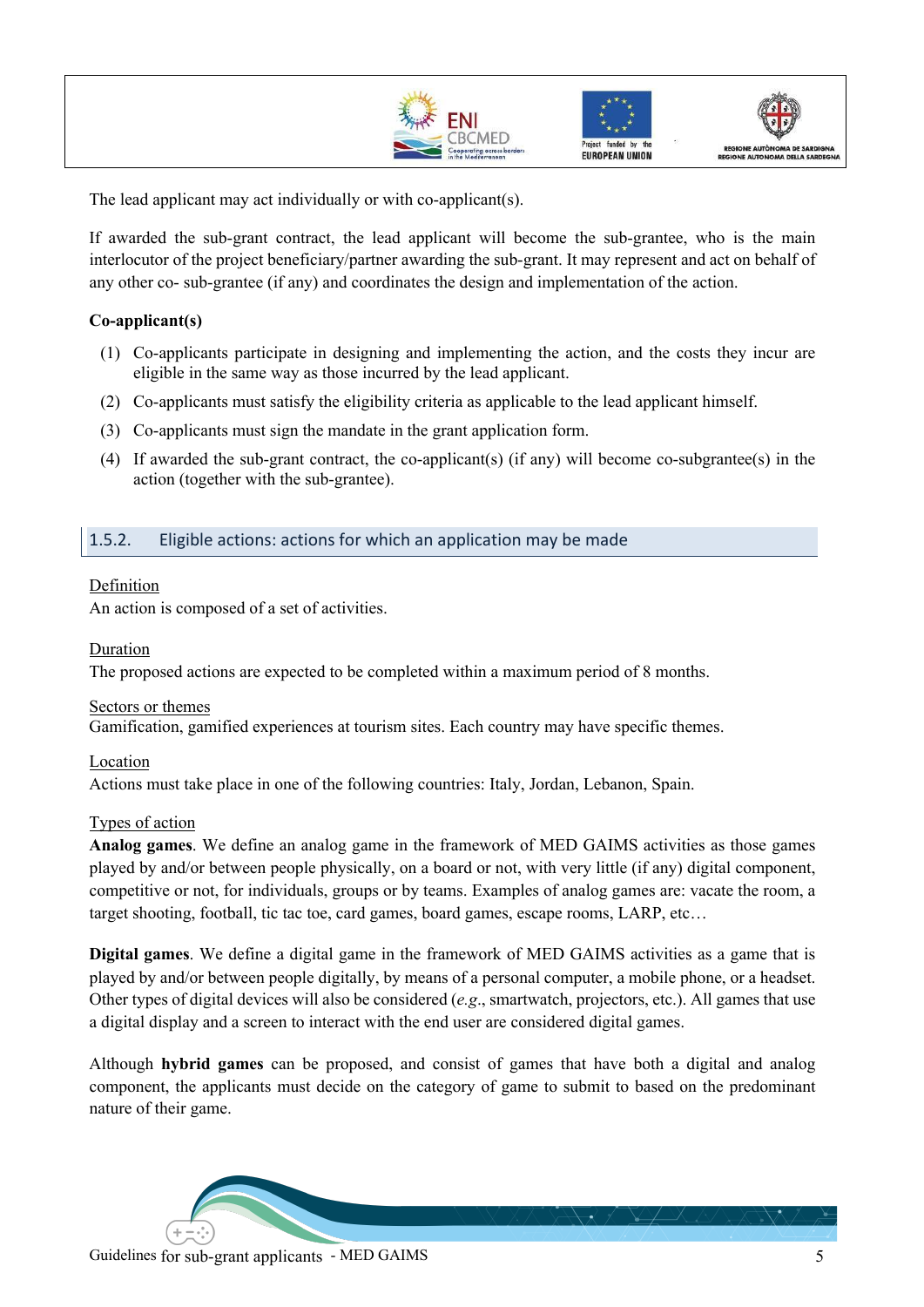





The following types of action are ineligible: games involving violence, games that do not have cultural heritage as the underlying theme, games that don't have any components played at the site. Furthermore, games that involve gambling, or games of an indecent and offensive nature (sexual, religiously offensive,..) will also be rejected.

#### Types of activity

Activities that are similar in spirit to the internal games that are listed in the Annex on Country Specific Information (Annex H). Proposed games should NOT be identical to these games and more weight will be given to games that are original and different. All proposed games should have cultural heritage as their underlying theme. Games should be designed to have a number of components **that can only** be played at the proposed sites.

#### Visibility

Sub-grant applicants must comply with the objectives and priorities and guarantee the visibility of the EU financing (see the Communication and Visibility Requirements for EU External Actions). Specifically, awarded applications and their resulting projects must support and cooperate with the development of a video presenting the details of the action and its results. These videos will be used for promotional purposes and will remain under MED GAIMS copyright.

Number of applications and subgrants per applicant(s)

- The lead applicant may submit more than one application(s) under this call for sub-grant proposals.
- The lead applicant may not be awarded more than one sub-grant(s) under this call for sub-grant proposals.
- The lead applicant may be a co-applicant in another application at the same time.
- A co-applicant may be the co-applicant in more than one application(s) under this call for proposals.
- A co-applicant may not be awarded more than two sub-grant(s) under this call for proposals.

#### 1.5.3. Eligibility of costs: costs that can be included

The sub-grant shall take the forms of simplified costs and shall cover **Human Resources (HR)** only.

Applicants may indicate **equipment** needed for deployment of the proposed game. Equipment and material cost purchased by the contracting bodies (and lent out to the applicants) should not exceed Euro 5,000 per sub-grant.

The evaluation committee and the project beneficiary shall decide whether to accept the proposed amounts or rates on the basis of the provisional budget submitted by the applicants, by analyzing factual data of grants carried out by the applicants or of similar actions.

#### 1.5.4. Intellectual Property and Treatment of Data

The intellectual property and treatment of data conditions are spelled out in Annex D for each partner country.

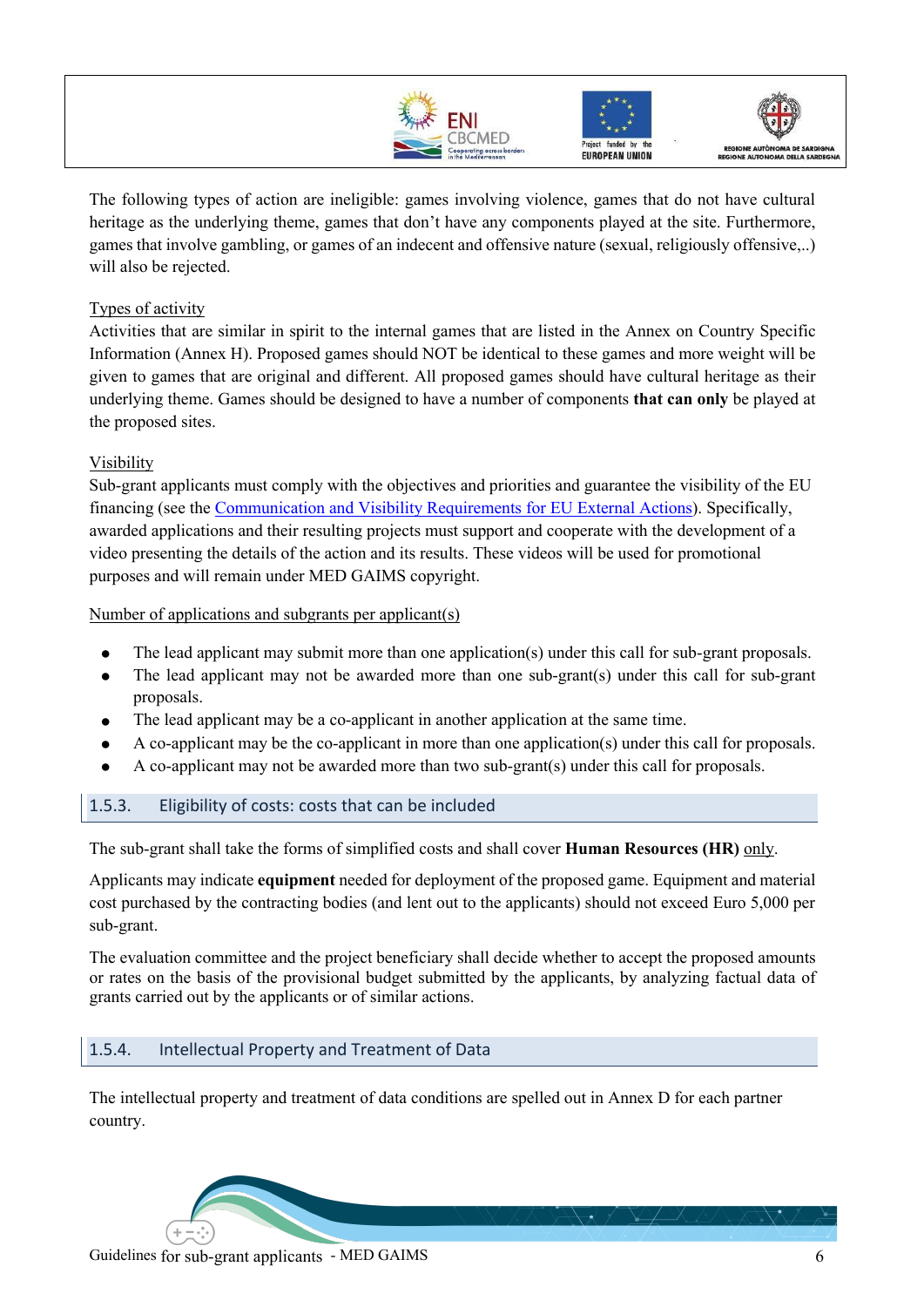





#### 1.5.5. Contracting bodies

The following entities are the contracting bodies in charge of guiding the project selection process and providing the grants (5 each) related to the sites in their respective territories:

- American University of Beirut<sup>2</sup> Lebanon
- $\bullet$  i2Cat<sup>3</sup> Catalonia, Spain
- Fondazione Alghero<sup>4</sup> Sardinia, Italy
- Jordan University of Science and Technology<sup>5</sup> Irbid, Jordan

#### 1.5.6. Ethic clauses and Code of Conduct

#### a) Absence of conflict of interest

The applicant must not be affected by any conflict of interest and must have no equivalent relation in that respect with other applicants or parties involved in the actions. Any attempt by an applicant to obtain confidential information, enter into unlawful agreements with competitors or influence the evaluation committee or the contracting body during the process of examining, clarifying, evaluating and comparing applications will lead to the rejection of its application and may result in administrative penalties.

#### Respect for human rights as well as environmental legislation and core labor standards

The applicant and its staff must comply with human rights. In particular, and in accordance with the applicable act, applicants who have been awarded contracts must comply with the environmental legislation including multilateral environmental agreements, and with the core labor standards as applicable and as defined in the relevant International Labor Organization conventions (such as the conventions on freedom of association and collective bargaining; elimination of forced and compulsory labor; abolition of child labor).

b) Zero tolerance for sexual exploitation and sexual abuse:

- The European Commission applies a policy of 'zero tolerance' in relation to all wrongful conduct which has an impact on the professional credibility of the applicant.
- Physical abuse or punishment, or threats of physical abuse, sexual abuse or exploitation, harassment and verbal abuse, as well as other forms of intimidation shall be prohibited.

#### c) Anti-corruption and anti-bribery

The applicant shall comply with all applicable laws and regulations and codes relating to anti-bribery and anti-corruption. The contracting body and the Programme bodies reserve the right to suspend or cancel the sub-grant if corrupt practices of any kind are discovered at any stage of the award process or during the execution of the contract. For the purposes of this provision, 'corrupt practices' are the offer of a bribe, gift,

<sup>2</sup> https://www.aub.edu.lb/

<sup>3</sup> https://www.i2cat.net

<sup>4</sup> https://www.fondazionemeta.eu/

<sup>5</sup> http://www.just.edu.jo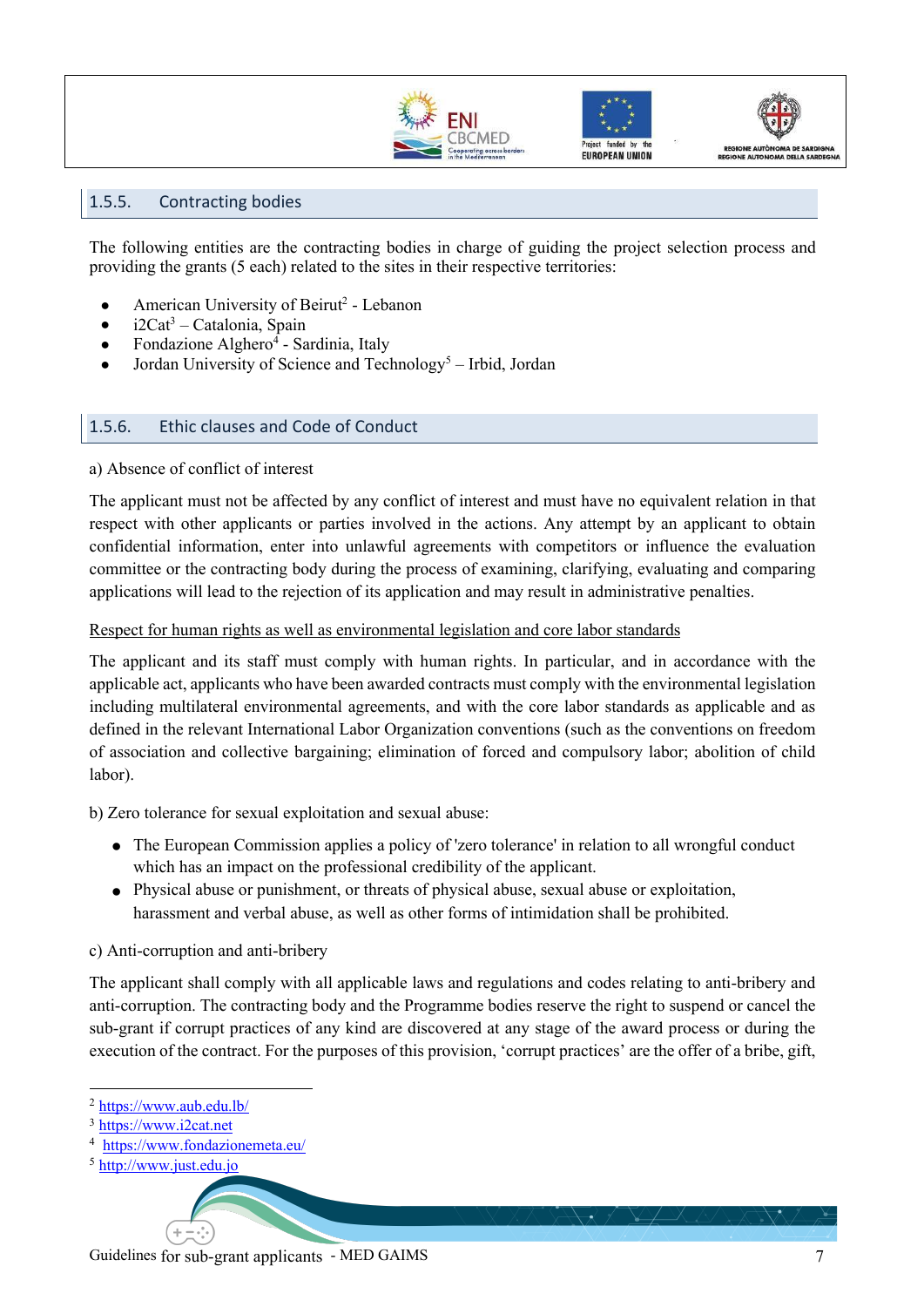





gratuity or commission to any person as an inducement or reward for performing or refraining from any act relating to the award of a contract or execution of a contract already concluded.

d) Breach of obligations, irregularities or fraud

The contracting body and the Programme bodies reserve the right to suspend or cancel the procedure, where the award procedure proves to have been subject to breach of obligations, irregularities or fraud. If breach of obligations, irregularities or fraud are discovered after the award of the contract, the project beneficiary may refrain from concluding the contract.

### **1.6. HOW TO APPLY AND THE PROCEDURES TO FOLLOW**

#### 1.6.1. Methodology

The Med GAIMS competition includes 2 phases: (1) call for proposal applications, and (2) hackathons & creative labs. The first phase is a call for proposals in which applicants submit their complete applications (Annex A). The received applications will be graded through a two-step process: one part before the hackathons and creative labs, and a second at the outcome of the hackathons after the teams pitch their ideas according to the evaluation criteria listed in Section 1.7.

Two rounds of two-day hackathons (for digital games) and two-day creative labs (for analog games) will be held after the submission deadline of the proposals, which is **September 15th 2020,** and **October 30th 2020**. We will attempt to include all submitted proposals in these events; however, if in any of the countries the number of applicants is too large to accommodate, we will shortlist applications based on the grading rubric of Section 1.7, and only the shortlisted projects will participate in the hackathons and creative labs. Participants can take part in both rounds if not granted an award in the first round.

A tentative schedule of events is provided here (dates may change on short notice):

| First round:                                  | Second round:                       |  |
|-----------------------------------------------|-------------------------------------|--|
| $26th$ - $27th$ Sep. Lebanon                  | $14th$ -15 <sup>th</sup> Nov. Spain |  |
| $3rd$ - 4 <sup>th</sup> Oct. Spain            | $14th$ - $15th$ Nov. Lebanon        |  |
| $17th$ -18 <sup>th</sup> Oct. Italy           | $21st$ - $22nd$ Nov. Jordan         |  |
| 3 <sup>rd</sup> - 4 <sup>th</sup> Oct. Jordan | $21st$ - $22nd$ Nov. Italy          |  |

The awarded sub-grants will be declared at the end of the hackathons and creative labs. At this point, and after signing their contracts, a pre-financing (40% of the grant) will be released.

During the 8 months following the award of the sub-grants, projects will be further developed and they will be evaluated via two tests: the first one after 3 months of the launch, and the second after 6 months into the sub-grant launch (*i.e*., 2 months after the first test). Projects will be evaluated by the public as well as by a

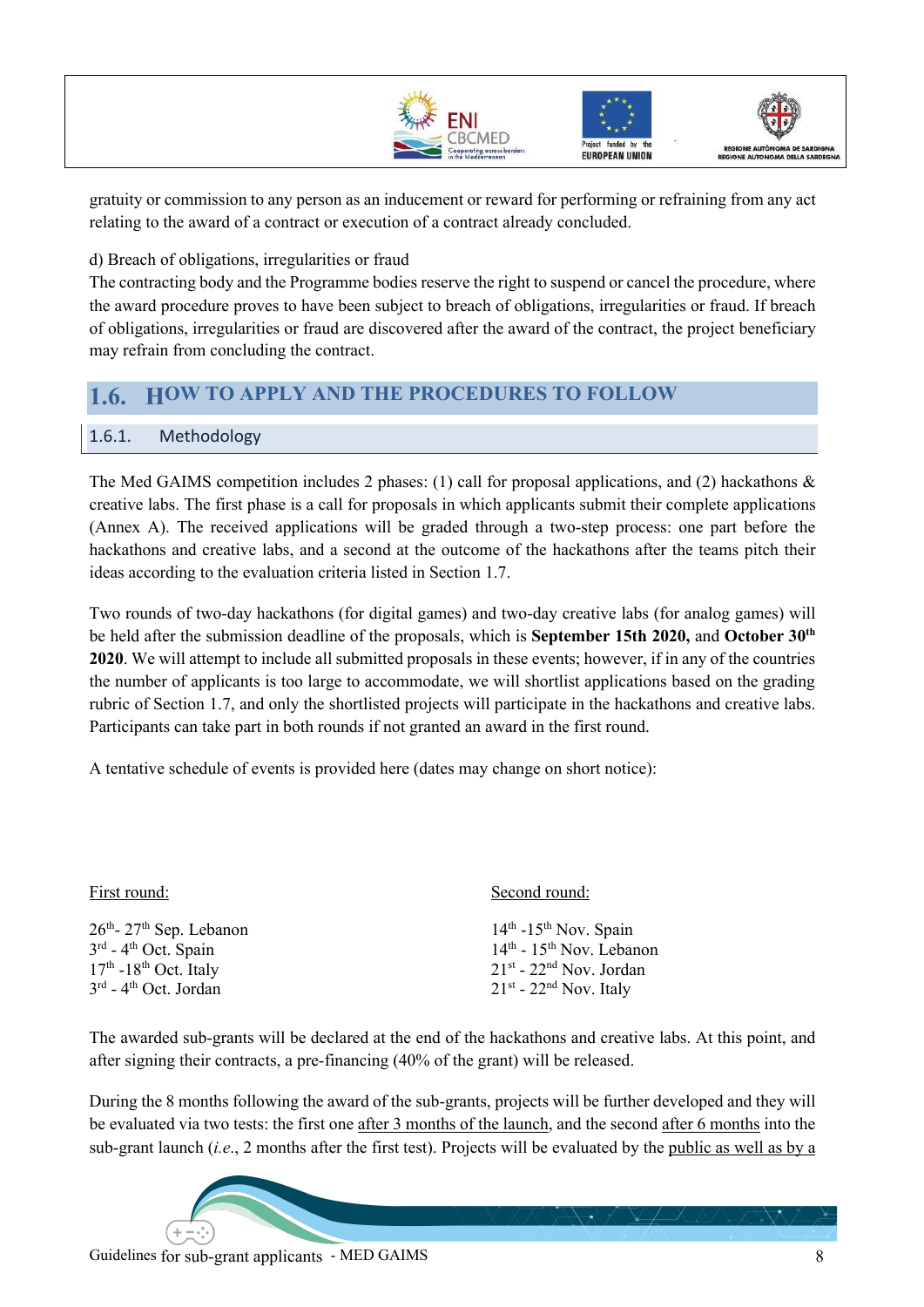





committee of experts. The objective of these evaluation events is two-tiered: on one hand, they are used to receive feedback in order to modify the necessary game features. On the other hand, jury evaluation will be necessary to ascertain if a game output was achieved, and as a result to approve payment. If the outputs are met, applicants will be paid 20% of their grant contract amount after the first evaluation step, and another 30% after the second evaluation step. The expected outputs at each stage are listed in Table 1.

| <b>Phase</b> | Output                            | <b>Evaluation Criteria</b>                                                                                                                                                                                         |  |
|--------------|-----------------------------------|--------------------------------------------------------------------------------------------------------------------------------------------------------------------------------------------------------------------|--|
|              | <b>Game proof of concept</b>      | <b>Technology validated in lab</b>                                                                                                                                                                                 |  |
|              | Analog game                       | Individual components of the game working and<br>validated outside the game setting<br>- Product integrated as a whole but not necessarily<br>working together<br>All props are purchased and ready for inspection |  |
|              | Digital game                      | Individual components of a game working and<br>validated outside the game setting<br>- If the game involves AR or VR, demos ready for<br>testing each component                                                    |  |
| $\mathbf{I}$ | <b>Game first version (alpha)</b> | A working first version (alpha)                                                                                                                                                                                    |  |
|              | Analog game                       | A working game with all components and props<br>integrated and demos ready on site<br>Glitches and bugs in the game acceptable<br>A final snag list for the completion of the game                                 |  |
|              | Digital                           | - A working game as whole<br>Allowed glitches and bugs in the game<br>A final snag list for the completion of the game                                                                                             |  |
| Ш            | <b>Game final version (beta)</b>  | Delivered product (beta)                                                                                                                                                                                           |  |
|              | Analog game                       | - Product ready for delivery<br>No glitches and no bugs                                                                                                                                                            |  |
|              | Digital                           | Product ready for delivery<br>No glitches and no bugs                                                                                                                                                              |  |

#### **Table 1 Schedule of outputs**

At the public test, and in the event the committee finds serious deviations from the <u>original approved</u> concept, or in the case of no progress, it may request corrective measures to any project and reserves the right to withhold part of the funds that are due.

Final completion of the projects is expected 8 months after start and at that point, the final 10% of the grant will be released to the project coordinators after a successful handover.

#### 1.6.2. Applications

Lead applicants are invited to submit an application using the **sub-grant application form** annexed to these guidelines (Annex A). Lead applicants should keep strictly to the format of the sub-grant application form and fill in the paragraphs and pages in order. Applicants must apply in English.

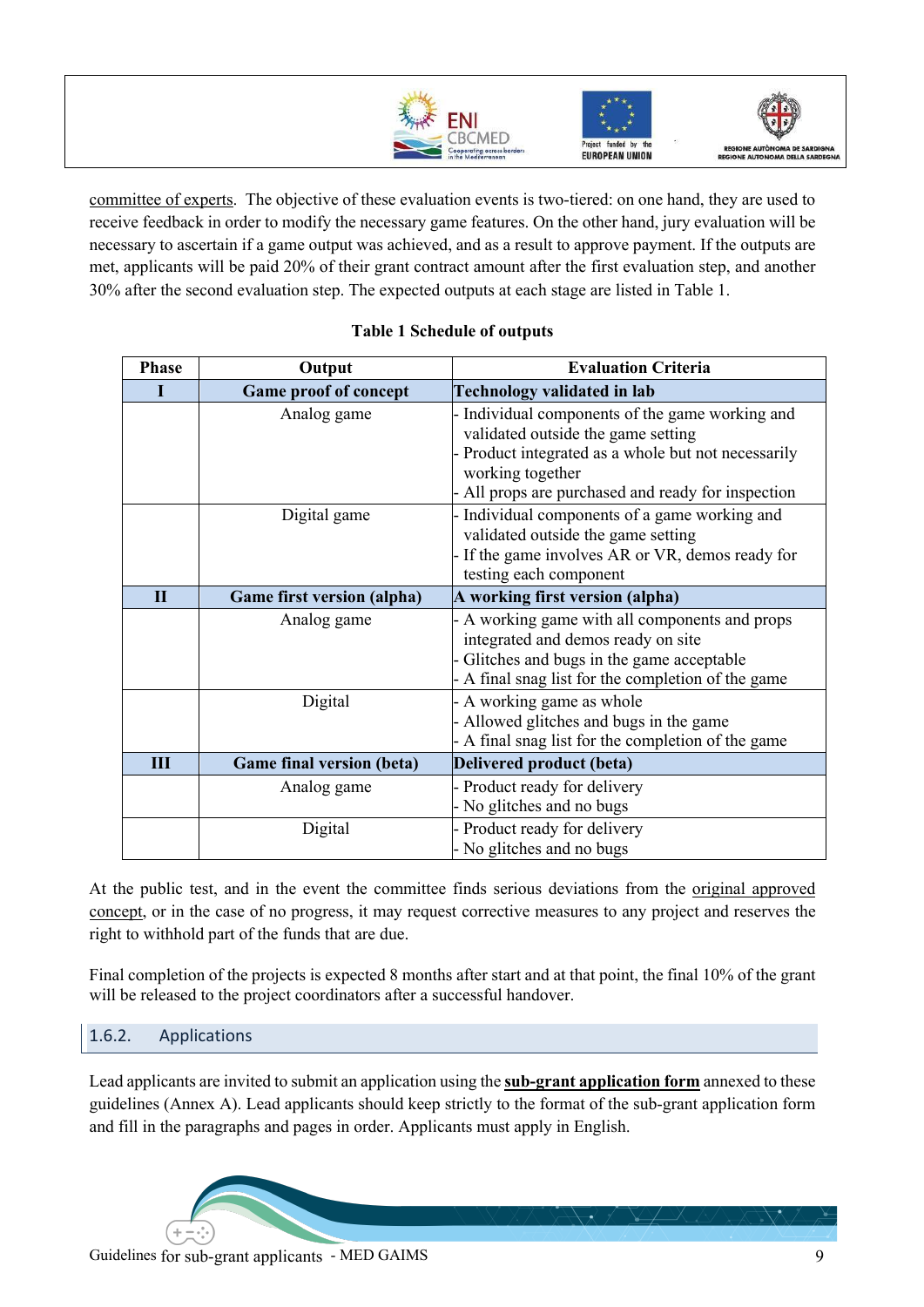





Please complete the application form carefully and as clearly as possible so that it can be assessed properly. Any error related to the points listed in the checklist of the sub-grant application form or any major inconsistency may lead to the rejection of the application. Clarifications will only be requested when information provided is unclear and thus prevents the contracting bodies from conducting an objective assessment.

Hand-written applications will not be accepted.

Please note that only the application form and the published annexes which have to be filled in (*budget, description of activities and/or any other relevant annex*) will be evaluated. It is therefore of utmost importance that these documents contain ALL the relevant information concerning the action.

#### 1.6.3. Where and how to send applications

Applications (i.e. the application form, the budget and the declaration by the lead applicant) must be submitted via email before the deadlines indicated in Section 1.6.4 to: info@medgaims.com

**Applicants must verify that their application is complete using the checklist included in the sub-grant application form. Incomplete applications may be rejected.**

1.6.4. Deadline for submission of applications

Applications must be submitted by the  $15<sup>th</sup>$  of September 2020 for round 1, and 30<sup>th</sup> of October 2020 **for round 2.** 

#### 1.6.5. Documents to submit

Each application should include the following documents:

(1)Sub-grant application form (Annex A) (2)Budget (Annex B)

#### 1.6.6. Further information about applications

Questions may be sent by e-mail no later than 15 days before the deadline for the submission of applications to the following e-mail address info@medgaims.org, indicating clearly the reference of the call for subgrants.

No individual replies will be given to questions. All questions and answers as well as other important notices to applicants during the course of the evaluation procedure, will be published on the website http://www.enicbcmed.eu/projects/med-gaims as the need arises. It is therefore advisable to consult the abovementioned website regularly in order to be informed of the questions and answers published.

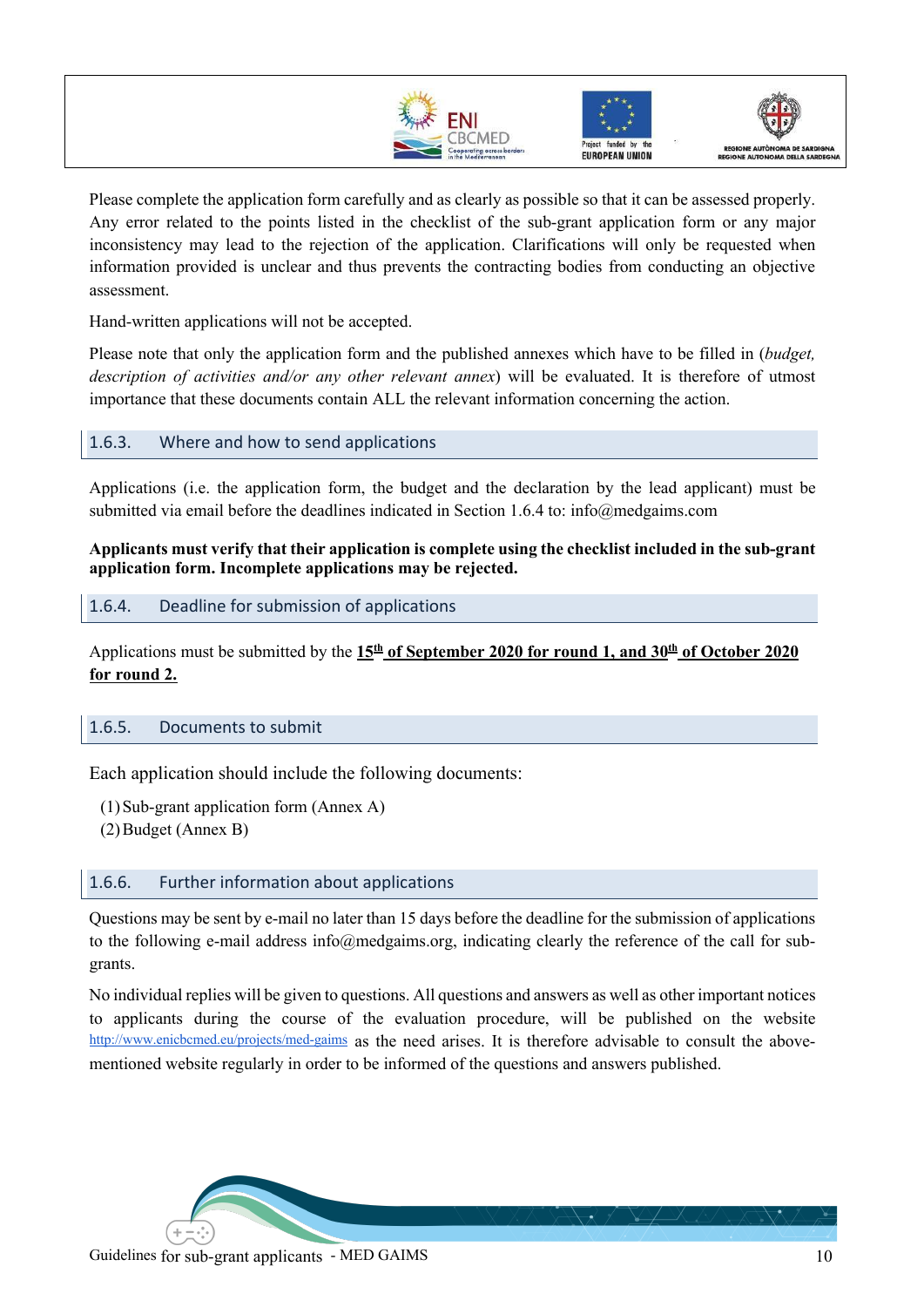





## **1.7. EVALUATION AND SELECTION OF APPLICATIONS**

Applications will be examined and evaluated by an evaluation committee composed of representatives of the project Lead Beneficiary or local partner (contracting body), depending on the location of the game site, as well as a jury of experts for each country selected from the MED GAIMS list of stakeholders for the corresponding country. Jury members will be selected from various domains, but must include at the very least:

- One expert in cultural heritage site management
- One expert in tourism management
- Two domain experts, one in analog gamification, and a second in digital gamification

All applications will be assessed according to the following steps and criteria.

If the examination of the application reveals that the proposed action does not meet the eligibility criteria stated in Section 1.5, the application will be rejected on this sole basis.

#### (1) **STEP 1: OPENING & ADMINISTRATIVE CHECKS**

During the opening and administrative check, the following will be assessed:

- If the deadline has been met. Otherwise, the application will be automatically rejected.
- If the application satisfies all the criteria specified in the checklist in the sub-grant application form.

This includes also an assessment of the eligibility of the action. If any of the requested information is missing or is incorrect, the application may be rejected on that **sole** basis and the application will not be evaluated further.

#### (2) **STEP 2: EVALUATION OF THE APPLICATION**

The applications that pass the opening and administrative checks will be further evaluated on their quality, including the proposed budget and capacity of the applicants. They will be evaluated using the evaluation criteria in the evaluation grid below. There are two types of evaluation criteria: selection and award criteria.

**The selection criteria** help to evaluate the applicant(s)'s operational capacity and the lead applicant's financial capacity and are used to verify that they:

- have stable and sufficient sources of finance to maintain their activity throughout the proposed action and, where appropriate, to participate in its funding (this only applies to lead applicants);
- have the management capacity, professional competencies and qualifications required to successfully complete the proposed action. This applies to all applicants.

**The award criteria** help to evaluate the quality of the applications in relation to the objectives set forth in the guidelines, and to award sub-grants to sub-projects which maximize the overall effectiveness of the call for proposals. They help to select applications which the project Lead Beneficiary/partner can be confident will comply with its objectives and priorities. They cover the relevance of the action, its consistency with the objectives of the call for proposals, quality, expected impact, sustainability and cost-effectiveness.

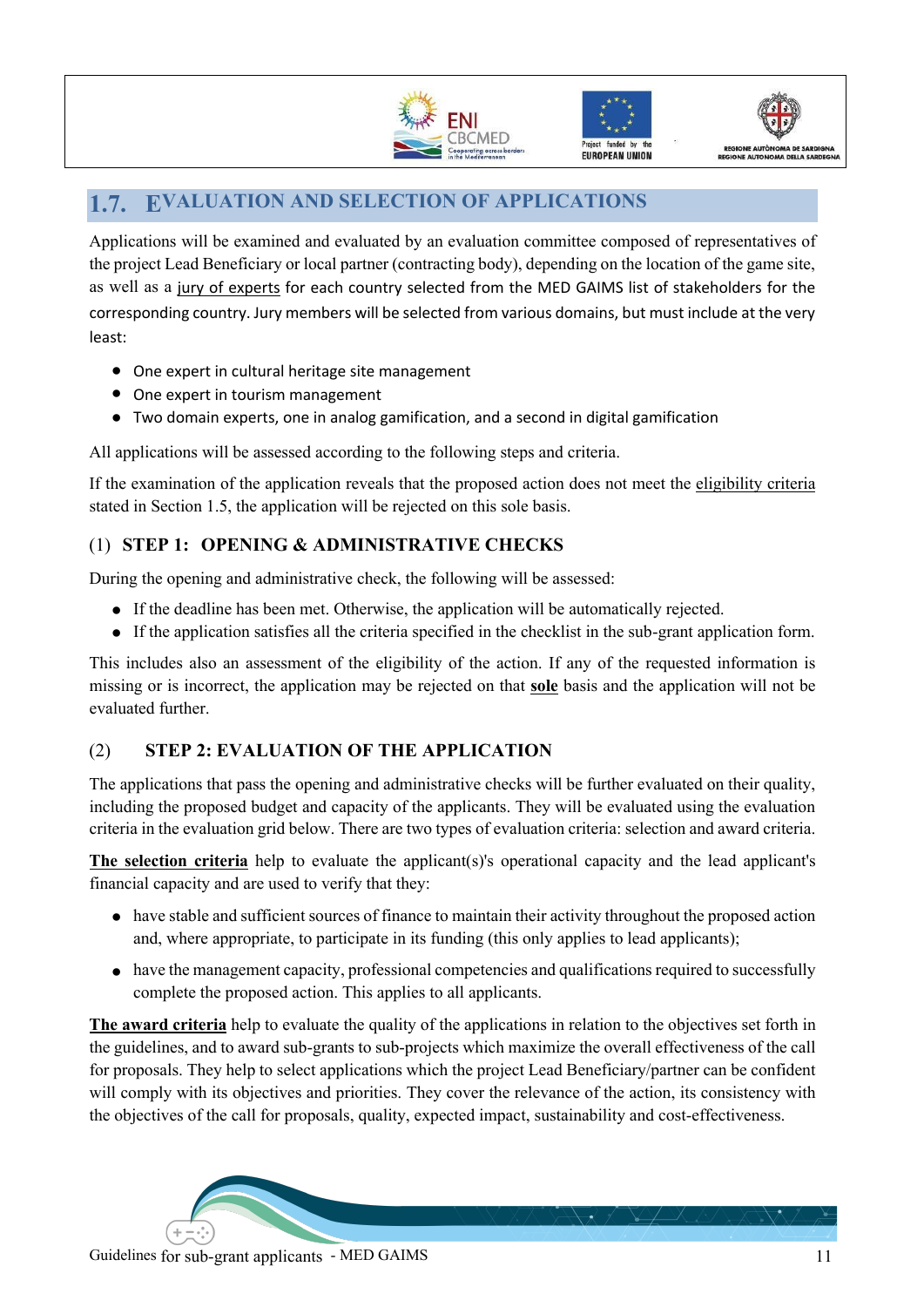





*Scoring:*

The evaluation grid is divided into Sections and subsections. Each subsection will be given a score between 1 and 5 as follows:  $1 = \text{very poor}$ ;  $2 = \text{poor}$ ;  $3 = \text{adequate}$ ;  $4 = \text{good}$ ;  $5 = \text{very good}$ .

| <b>Section</b>                        |                                                                                                                                                                                                                                          |    |
|---------------------------------------|------------------------------------------------------------------------------------------------------------------------------------------------------------------------------------------------------------------------------------------|----|
| 1. Financial and operational capacity |                                                                                                                                                                                                                                          | 20 |
| 1.1                                   | Do the applicants have sufficient in-house experience of project management?                                                                                                                                                             | 5  |
|                                       | 1.2 Do the applicants have sufficient in-house technical expertise? (especially knowledge<br>of the issues to be addressed)                                                                                                              |    |
| 1.3                                   | Do the applicants have sufficient in-house management capacity? (Including staff,<br>equipment and ability to handle the budget for the action)?                                                                                         |    |
|                                       | 1.4 Does the lead applicant have stable and sufficient sources of finance?                                                                                                                                                               |    |
|                                       | 2. Relevance                                                                                                                                                                                                                             | 20 |
|                                       | 2.1 How relevant is the proposal to the objectives of the call for proposals and the project?<br>Are the expected results of the action aligned with the priorities defined in the guidelines<br>for applicants?                         | 5  |
|                                       | 2.2 How relevant is the proposal to the particular common needs and constraints of the<br>target country(ies), region(s) and/or relevant sectors (including synergy with other<br>development initiatives and avoidance of duplication)? |    |
|                                       | 2.3 How clearly defined and strategically chosen are those involved (final beneficiaries,<br>target groups)? Have their needs and constraints been clearly defined and does the<br>proposal address them appropriately?                  |    |
|                                       | 2.4 Does the proposal apply international added value? Does it contain particular added-<br>value elements (e.g. innovation, best practices)?                                                                                            |    |
| 3. Design of the action               |                                                                                                                                                                                                                                          | 15 |
| 3.1                                   | Are the activities proposed appropriate, practical, and consistent with the envisaged<br>outputs and outcome(s)?                                                                                                                         |    |
| 3.2                                   | Are the outputs consistent with the needs of the target groups?                                                                                                                                                                          | 5  |
| 3.3                                   | Are the outputs likely to contribute to the expected results?                                                                                                                                                                            | 5  |
| 4. Sustainability of the action       |                                                                                                                                                                                                                                          | 15 |
| 4.1                                   | Is the action likely to have a tangible impact on its target groups?                                                                                                                                                                     | 5  |
| 4.2                                   | Is the action likely to have multiplier effects, including scope for replication,<br>extension, capitalization on experience and knowledge sharing?                                                                                      | 5  |
| 4.3                                   | Are the expected results of the proposed action sustainable?<br>- Financially (e.g. financing of follow-up activities, sources of revenue for covering all<br>future operating and maintenance costs)                                    | 5  |

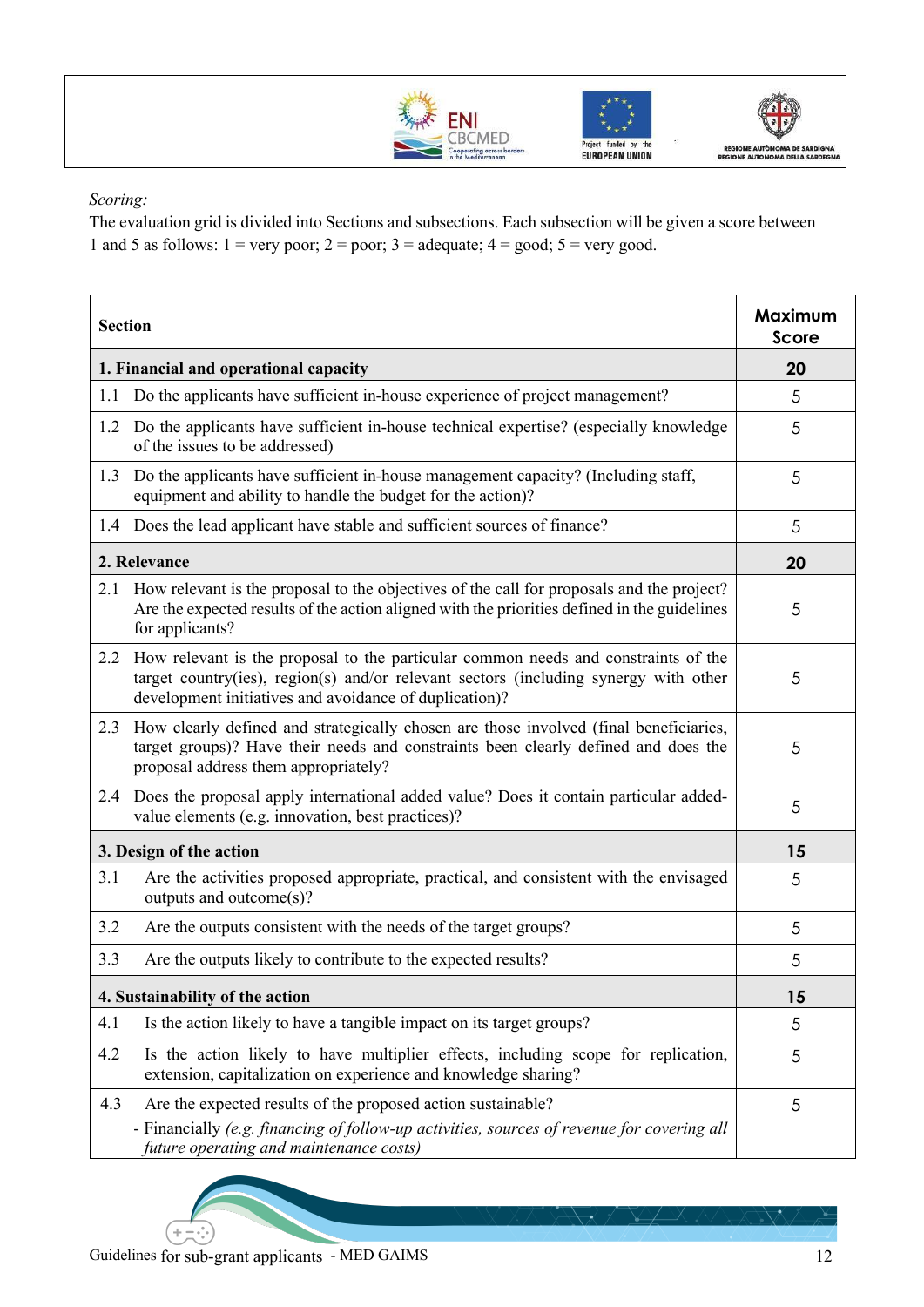





| - Institutionally (will structures allow the results of the action to be sustained at the end<br>of the action? Will there be local 'ownership' of the results of the action?)<br>- At policy level (where applicable) (what will be the structural impact of the action —<br>e.g. improved legislation, codes of conduct, methods)<br>Environmentally (if applicable) (will the action have a negative/positive<br>environmental impact?) |     |
|--------------------------------------------------------------------------------------------------------------------------------------------------------------------------------------------------------------------------------------------------------------------------------------------------------------------------------------------------------------------------------------------------------------------------------------------|-----|
| The rubric components below will be evaluated on the day of the hackathon or<br>creative lab and applicants will get the chance to edit their proposals on that day                                                                                                                                                                                                                                                                        |     |
| 5. Hackathons and Creative Labs (final pitch)                                                                                                                                                                                                                                                                                                                                                                                              | 65  |
| Involvement of stakeholders in the development of the pitched solution<br>5.1                                                                                                                                                                                                                                                                                                                                                              | 20  |
| Clear capitalization on Hackathon or Creative Lab to develop idea<br>5.2                                                                                                                                                                                                                                                                                                                                                                   | 20  |
| 5.3 Preliminary solution demonstration                                                                                                                                                                                                                                                                                                                                                                                                     | 10  |
| Is the action plan for implementing the action clear and feasible?<br>5.4                                                                                                                                                                                                                                                                                                                                                                  | 5   |
| 5.5 Is the timeline realistic?                                                                                                                                                                                                                                                                                                                                                                                                             | 5   |
| 5.6 Is the co-applicant (s)'s level of involvement and participation in the action satisfactory?                                                                                                                                                                                                                                                                                                                                           | 5   |
| 6. Budget and cost-effectiveness of the action                                                                                                                                                                                                                                                                                                                                                                                             | 15  |
| Are the activities appropriately reflected in the budget?<br>6.1                                                                                                                                                                                                                                                                                                                                                                           | 5   |
| Is the ratio between the estimated costs and the results satisfactory?<br>6.2                                                                                                                                                                                                                                                                                                                                                              | 10  |
| <b>Maximum total score</b>                                                                                                                                                                                                                                                                                                                                                                                                                 | 150 |

After the evaluation, a table will be drawn up listing the applications ranked and scored. The highest scoring applications will be provisionally selected until the available budget for this call for proposals is reached. In addition, a reserve list will be drawn up following the same criteria. This list will be used if more funds become available during the validity period of the reserve list.

#### (3) **VERIFICATION OF ELIGIBILITY OF THE APPLICANTS**

The eligibility verification will be performed on the basis of the supporting documents requested by the project beneficiary. It will by default only be performed for the applications that have been provisionally selected according to their score and within the available budget for this call for proposals.

- The declaration by the lead applicant will be cross-checked with the supporting documents provided by the lead applicant. Any missing supporting document or any incoherence between the declaration by the lead applicant and the supporting documents may lead to the rejection of the application on that sole basis.
- The eligibility of applicants will be verified according to the criteria set out in Section 1.5